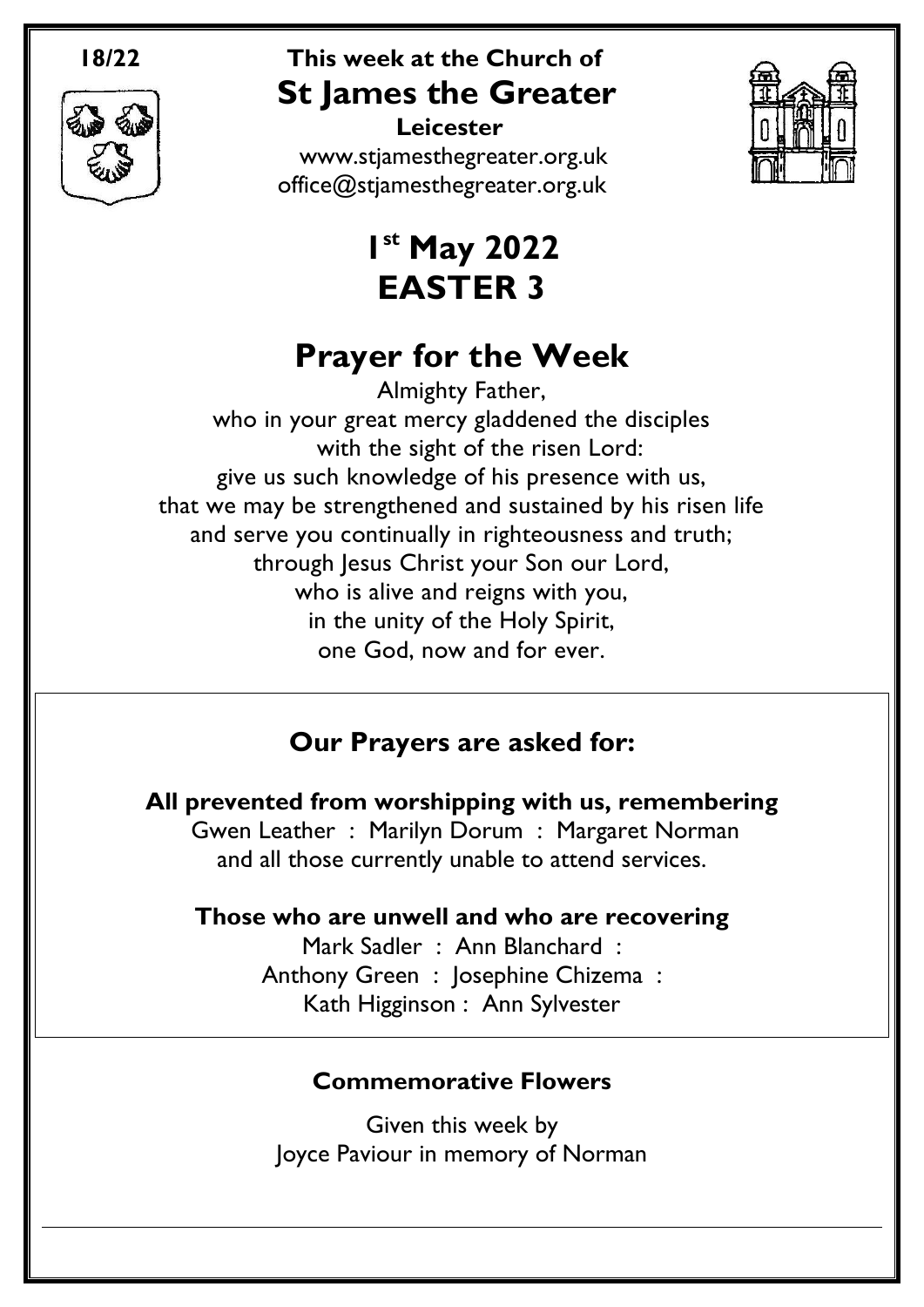## **08.30 Welcome to St James the Greater Holy Communion (BCP)**

Celebrant: The Reverend Andrew Quigley Churchwarden: Paul Jenkins

#### **Please take this leaflet away with you at the end of the Service.**

COVID-19 has become a feature of our lives for the foreseeable future. At St James we will still provide **hand sanitiser** and if you require seat **notices** asking members of the congregation **not to sit next to you**, these are available on the tables you can see as you come into Church, you may wish to place a notice on several chairs. Given the current state of infections you may want to return to mask-wearing.

# **10.30 Sung Eucharist**

*See order of service*

Celebrant: The Reverend Andrew Quigley, Vicar Churchwardens: April Rule Servers: Tony Chizema and William Simpey Setting: German Mass - Schubert

# **GLORIA Jones GLORIA Jones READING Acts 9. 1-20** *read by Andy Judge*

#### **OPENING HYMN 221 Ye choirs of new Jerusalem**

9Meanwhile Saul, still breathing threats and murder against the disciples of the Lord, went to the high priest  $^2$ and asked him for letters to the synagogues at Damascus, so that if he found any who belonged to the Way, men or women, he might bring them bound to Jerusalem. <sup>3</sup>Now as he was going along and approaching Damascus, suddenly a light from heaven flashed around him. <sup>4</sup>He fell to the ground and heard a voice saying to him, 'Saul, Saul, why do you persecute me?' <sup>5</sup>He asked, 'Who are you, Lord?' The reply came, 'I am Jesus, whom you are persecuting. <sup>6</sup>But get up and enter the city, and you will be told what you are to do.' <sup>7</sup>The men who were travelling with him stood speechless because they heard the voice but saw no one.  $^8$ Saul got up from the ground, and though his eyes were

open, he could see nothing; so they led him by the hand and brought him into Damascus. <sup>9</sup>For three days he was without sight, and neither ate nor

drank.10 Now there was a disciple in Damascus named Ananias. The Lord said to him in a vision, 'Ananias.' He answered, 'Here I am, Lord.' <sup>11</sup>The Lord said to him, 'Get up and go to the street called Straight, and at the house of Judas look for a man of Tarsus named Saul. At this moment he is praying,  $12$  and he has seen in a vision a man named Ananias come in and lay his hands on him so that he might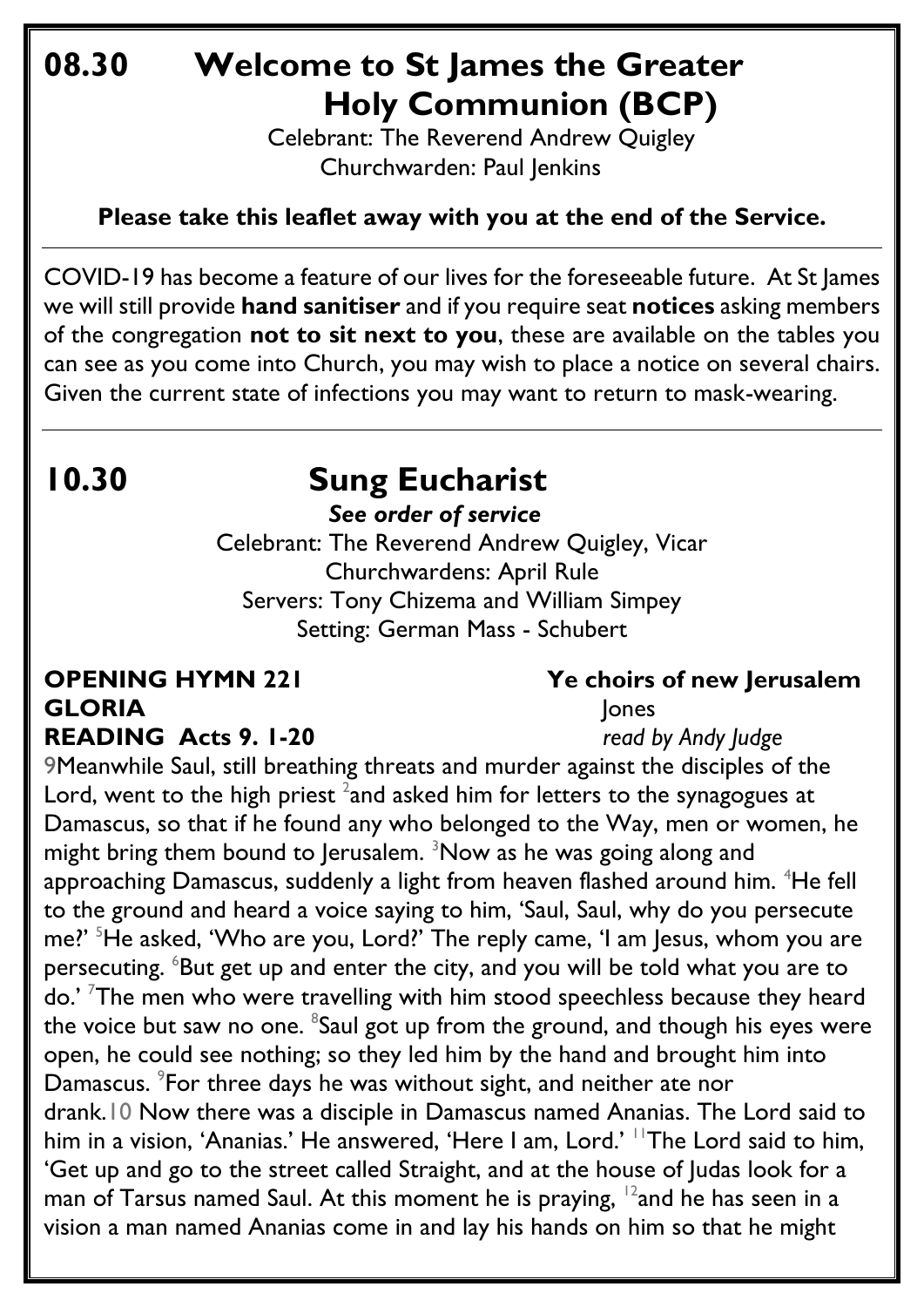regain his sight.' <sup>13</sup>But Ananias answered, 'Lord, I have heard from many about this man, how much evil he has done to your saints in Jerusalem;  $14$  and here he has authority from the chief priests to bind all who invoke your name.'  $15$ But the Lord said to him, 'Go, for he is an instrument whom I have chosen to bring my name before Gentiles and kings and before the people of Israel; <sup>16</sup>I myself will show him how much he must suffer for the sake of my name.' <sup>17</sup>So Ananias went and entered the house. He laid his hands on Saul and said, 'Brother Saul, the Lord Jesus, who appeared to you on your way here, has sent me so that you may regain your sight and be filled with the Holy Spirit.' <sup>18</sup>And immediately something like scales fell from his eyes, and his sight was restored. Then he got up and was baptized,  $19$  and after taking some food, he regained his strength. For several days he was with the disciples in Damascus,  $20$  and immediately he began to proclaim Jesus in the synagogues, saying, 'He is the Son of God.'

# **GOSPEL John 21. 1-19**

**GRADUAL HYMN 209 Love's redeeming work is done**

21After these things Jesus showed himself again to the disciples by the Sea of Tiberias; and he showed himself in this way. <sup>2</sup>Gathered there together were Simon Peter, Thomas called the Twin, Nathanael of Cana in Galilee, the sons of Zebedee, and two others of his disciples.  ${}^{3}$ Simon Peter said to them, 'I am going fishing.' They said to him, 'We will go with you.' They went out and got into the boat, but that night they caught nothing.4 Just after daybreak, Jesus stood on the beach; but the disciples did not know that it was Jesus. <sup>5</sup>Jesus said to them, 'Children, you have no fish, have you?' They answered him, 'No.' <sup>6</sup>He said to them, 'Cast the net to the right side of the boat, and you will find some.' So they cast it, and now they were not able to haul it in because there were so many fish.  $7$ That disciple whom Jesus loved said to Peter, 'It is the Lord!' When Simon Peter heard that it was the Lord, he put on some clothes, for he was naked, and jumped into the lake.  $8$ But the other disciples came in the boat, dragging the net full of fish, for they were not far from the land, only about a hundred yards off.9 When they had gone ashore, they saw a charcoal fire there, with fish on it, and bread.  $10$  Jesus said to them, 'Bring some of the fish that you have just caught.' <sup>11</sup>So Simon Peter went aboard and hauled the net ashore, full of large fish, a hundred and fifty-three of them; and though there were so many, the net was not torn. <sup>12</sup> Jesus said to them, 'Come and have breakfast.' Now none of the disciples dared to ask him, 'Who are you?' because they knew it was the Lord. <sup>13</sup> Jesus came and took the bread and gave it to them, and did the same with the fish.  $14$ This was now the third time that Jesus appeared to the disciples after he was raised from the dead.15 When they had finished breakfast, Jesus said to Simon Peter, 'Simon son of John, do you love me more than these?' He said to him, 'Yes, Lord; you know that I love you.' Jesus said to him, 'Feed my lambs.' <sup>16</sup>A second time he said to him, 'Simon son of John, do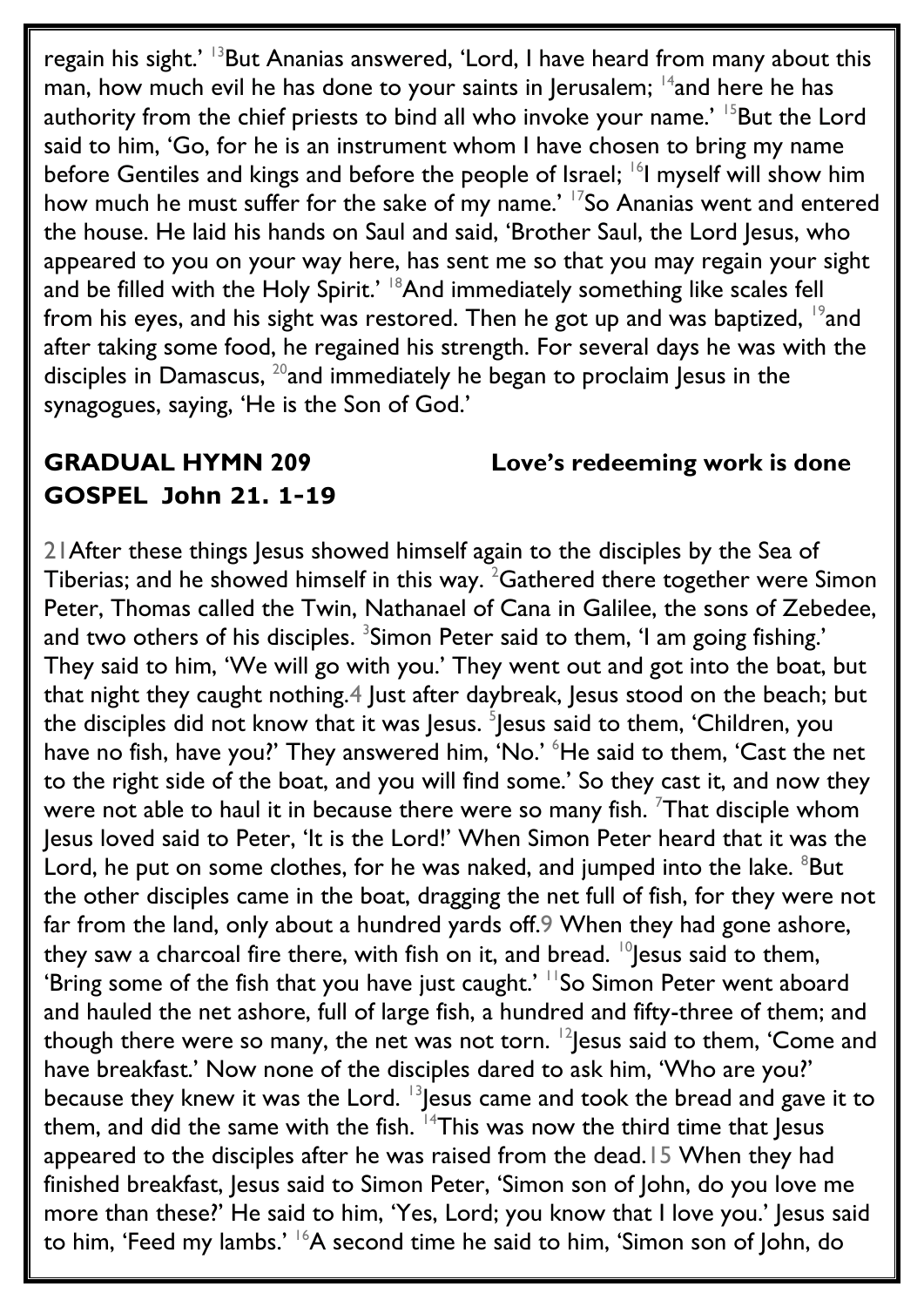you love me?' He said to him, 'Yes, Lord; you know that I love you.' Jesus said to him, 'Tend my sheep.'  $17$ He said to him the third time, 'Simon son of John, do you love me?' Peter felt hurt because he said to him the third time, 'Do you love me?' And he said to him, 'Lord, you know everything; you know that I love you.' Jesus said to him, 'Feed my sheep. <sup>18</sup>Very truly, I tell you, when you were younger, you used to fasten your own belt and to go wherever you wished. But when you grow old, you will stretch out your hands, and someone else will fasten a belt around you and take you where you do not wish to go.'  $\frac{19}{2}$  (He said this to indicate the kind of death by which he would glorify God.) After this he said to him, 'Follow me.'

SERMON GERMON The Reverend Andrew Quigley

INTERCESSIONS The Reverend Andrew Quigley **OFFERTORY HYMN 198 At the Lamb's high feast we sing** ANTHEM Let all mortal flesh keep silence - Cleobury

#### **POST COMMUNION HYMN 432 Bread of the world in mercy broken Post Communion Prayer**

Living God, your Son made himself known to his disciples in the breaking of bread: open the eyes of our faith, that we may see him in all his redeeming work; who is alive and reigns, now and for ever.

### **RECESSIONAL HYMN 211 Now is eternal life** ORGAN VOLUNTARY – *Please be aware of those remaining to listen* **Please take this leaflet away with you at the end of the Service.**  *Everyone is invited for refreshments at the back of church after the service.*

# **The Vicar Writes**

"Is everything sad going to come untrue?" asks Sam Gamgee near the end of *The Lord of the Rings.* He asks a good question, as in the wonder of the resurrection we see that promise of the winding back of sin, suffering and death made real. Peter's threefold denial of Jesus before his death is redeemed in the threefold affirmation of love. Our work of making the sad come untrue lies before us.

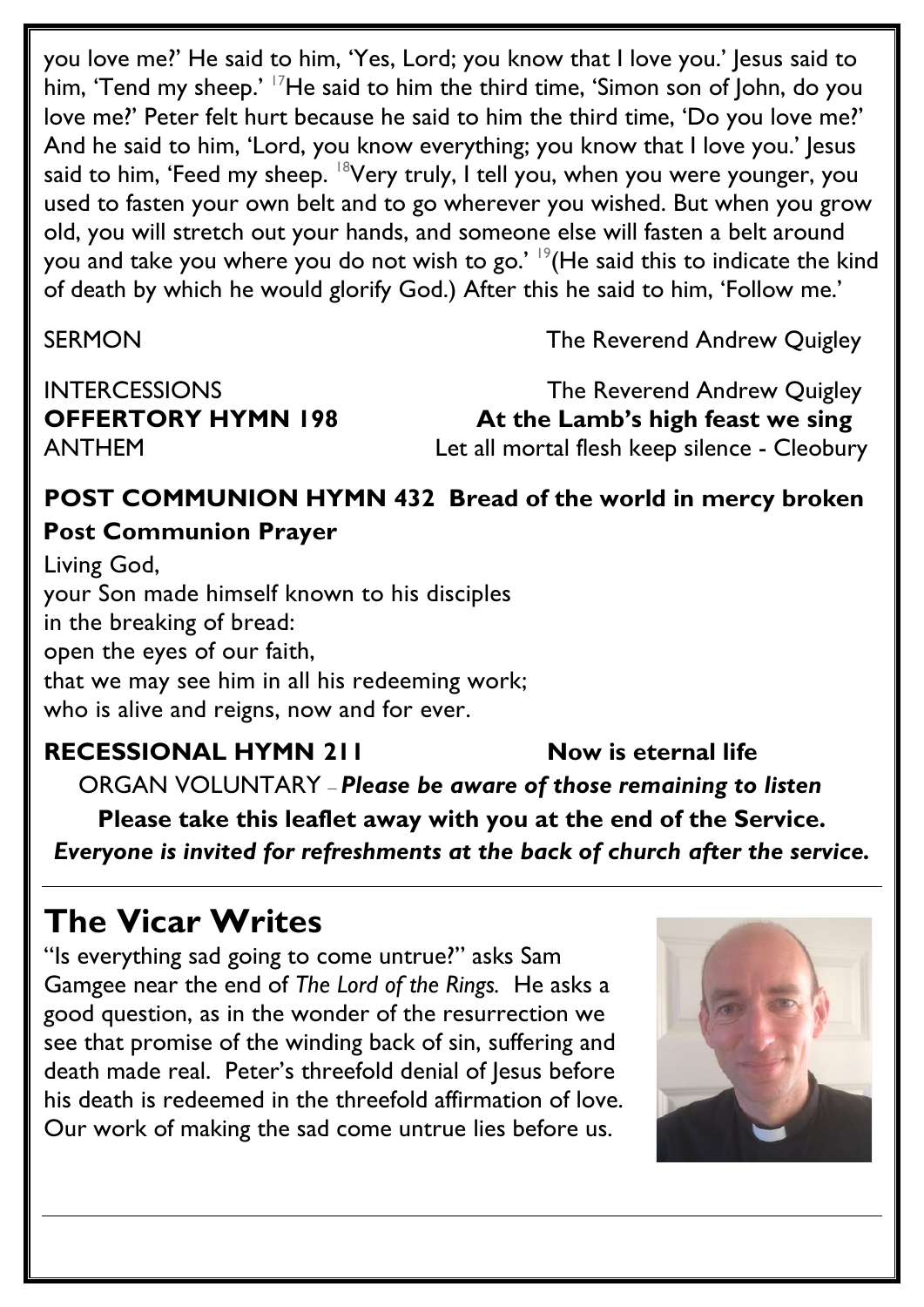## **18.30 Choral Evensong**

*See yellow order of service* Officiant: The Reverend Philip Norwood Churchwardens: April Rule Servers: Hilary Rees and Oscar Balzac

# **CONFESSION**

#### **HYMN 219 This joyful Eastertide**

RESPONSES *Ferial* **PSALM 30** see music sheet FIRST LESSON Isaiah 38. 9-20 *read by Colin Stray*

9 A writing of King Hezekiah of Judah, after he had been sick and had recovered from his sickness:  $10$  I said: In the noontide of my days I must depart; I am consigned to the gates of Sheol for the rest of my years. <sup>11</sup> I said, I shall not see the LORD in the land of the living; I shall look upon mortals no more among the inhabitants of the world.  $12$  My dwelling is plucked up and removed from me like a shepherd's tent; like a weaver I have rolled up my life; he cuts me off from the loom; from day to night you bring me to an end; 13 I cry for help until morning; like a lion he breaks all my bones; from day to night you bring me to an end. <sup>14</sup> Like a swallow or a crane I clamour, I moan like a dove. My eyes are weary with looking upwards. O Lord, I am oppressed; be my security! <sup>15</sup> But what can I say? For he has spoken to me, and he himself has done it. All my sleep has fled because of the bitterness of my soul.  $16$  O Lord, by these things people live, and in all these is the life of my spirit.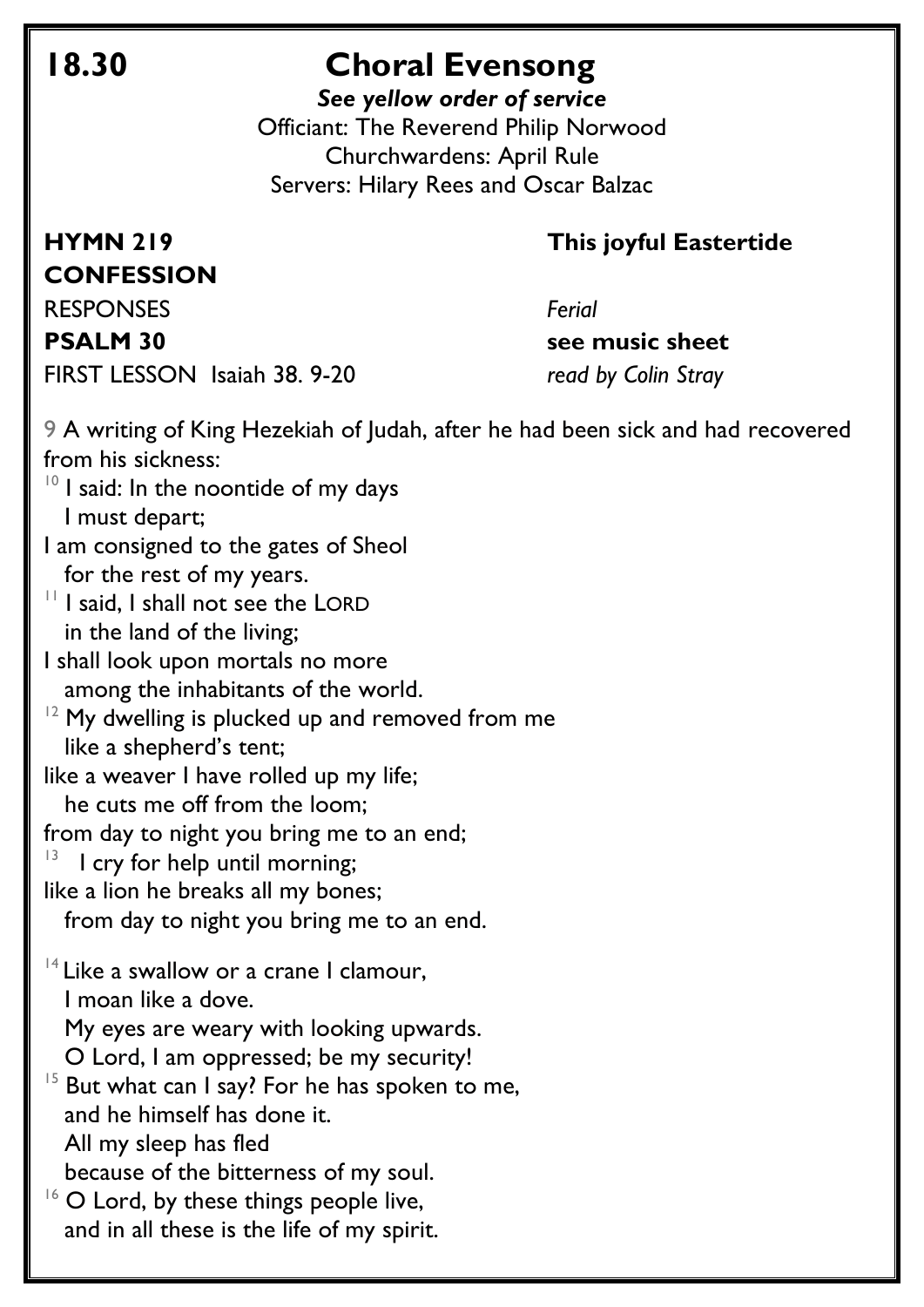O restore me to health and make me live!  $17$  Surely it was for my welfare that I had great bitterness; but you have held back my life from the pit of destruction, for you have cast all my sins behind your back. <sup>18</sup> For Sheol cannot thank you, death cannot praise you; those who go down to the Pit cannot hope for your faithfulness.  $19$  The living, the living, they thank you, as I do this day; fathers make known to children your faithfulness.  $20$  The LORD will save me, and we will sing to stringed instruments all the days of our lives, at the house of the LORD.

#### **MAGNIFICAT** see music sheet

SECOND LESSON John 11. 27-44 *read by Angela Stray*

 $27$ She said to him, 'Yes, Lord, I believe that you are the Messiah, the Son of God, the one coming into the world.'28 When she had said this, she went back and called her sister Mary, and told her privately, 'The Teacher is here and is calling for you.'  $29$ And when she heard it, she got up quickly and went to him.  $30$ Now Jesus had not yet come to the village, but was still at the place where Martha had met him. <sup>31</sup>The Jews who were with her in the house, consoling her, saw Mary get up quickly and go out. They followed her because they thought that she was going to the tomb to weep there. <sup>32</sup>When Mary came where Jesus was and saw him, she knelt at his feet and said to him, 'Lord, if you had been here, my brother would not have died.' <sup>33</sup>When Jesus saw her weeping, and the Jews who came with her also weeping, he was greatly disturbed in spirit and deeply moved.  $34$ He said, 'Where have you laid him?' They said to him, 'Lord, come and see.' <sup>35</sup> lesus began to weep.  $36$ So the Jews said, 'See how he loved him!'  $37$ But some of them said, 'Could not he who opened the eyes of the blind man have kept this man from dying?'38 Then Jesus, again greatly disturbed, came to the tomb. It was a cave, and a stone was lying against it.  $39$  lesus said, 'Take away the stone.' Martha, the sister of the dead man, said to him, 'Lord, already there is a stench because he has been dead for four days.' <sup>40</sup>Jesus said to her, 'Did I not tell you that if you believed, you would see the glory of God?' <sup>41</sup>So they took away the stone. And Jesus looked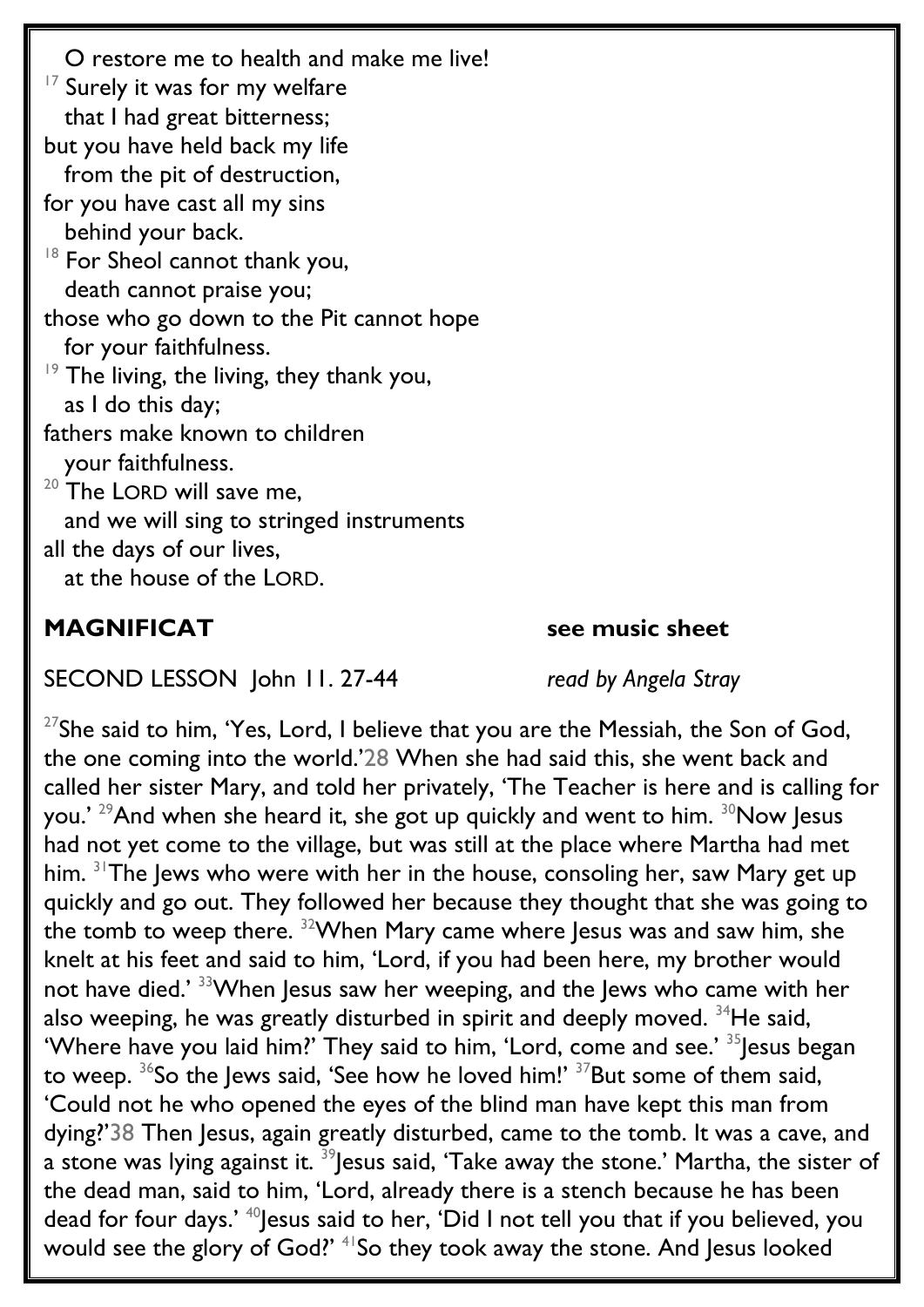upwards and said, 'Father, I thank you for having heard me.  $42$ I knew that you always hear me, but I have said this for the sake of the crowd standing here, so that they may believe that you sent me.' <sup>43</sup>When he had said this, he cried with a loud voice, 'Lazarus, come out!' <sup>44</sup>The dead man came out, his hands and feet bound with strips of cloth, and his face wrapped in a cloth. Jesus said to them, 'Unbind him, and let him go.'

| <b>NUNC DIMITTIS</b>                  | Sung by the Choir Wood in D                    |
|---------------------------------------|------------------------------------------------|
|                                       | Please remain seated but stand for the Gloria. |
| <b>THE CREED</b>                      | see yellow service card, p 3                   |
| <b>RESPONSES</b>                      | Ferial                                         |
| <b>ANTHEM</b>                         | O Sons and Daughters - WalfordDavies           |
| <b>PRAYERS</b>                        | The Reverend Philip Norwood                    |
| <b>HYMN 200 (i) (omit vs 4&amp;5)</b> | Christ the Lord is risen again                 |
| <b>SERMON</b>                         | The Reverend Philip Norwood                    |
| <b>HYMN 218</b>                       | Thine be the glory                             |
| <b>DISMISSAL Plainsong</b>            | The Lord be with you. And with thy spirit.     |
|                                       | Let us bless the Lord. Thanks be to God!       |

ORGAN VOLUNTARY – *Please be aware of those remaining to listen* **Please take this leaflet away with you at the end of the Service.** 

### **The Week Ahead**

#### **Tuesday**

19.30 House Group online. E-mail  $\overline{A}$ . F. lagger@dunelm.org.uk for the link. **Wednesday** 21.00 Compline online. Link: <https://us04web.zoom.us/j/75578928953?pwd=aoMcA-y0BM821KlXD7fGlD2aZzzJgx.1> Meeting ID: 755 7892 8953 Passcode: KNy5Sc **Thursday**  10.30 **Holy Communion** Common Worship, Order 1 (traditional)

Celebrant: The Reverend Andrew Quigley

- 11.00 Coffee Drop-In at the back of the Church
- 19.30 St James' Singers Rehearsal in Ashman Room

#### **Friday**

18.00 Choir Practice

19.00 Bible Study via Zoom. To join, please use the link or codes below: <https://us02web.zoom.us/j/83054314360?pwd=RU4yUzhVSnpSajZHanBZYU93K3pOdz09> Meeting ID: 830 5431 4360 Passcode: 922881